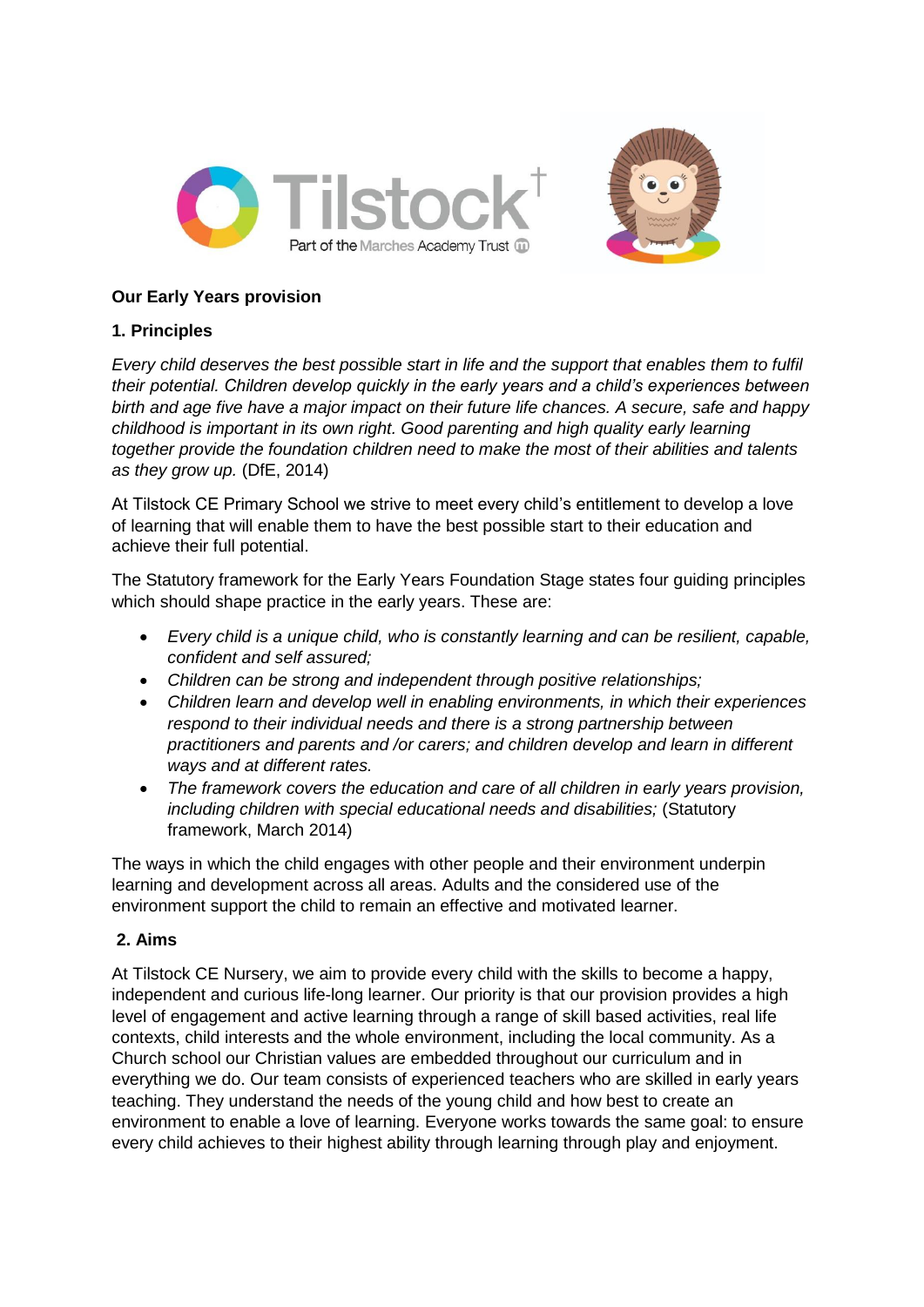### **3. Learning and Development**

Learning and development is categorised into three prime areas of learning:

- Communication and language
- Physical development
- Personal, social and emotional development

And four specific areas of learning:

- Literacy
- Mathematics
- Understanding the world
- Expressive arts and design

Achievement of these prime and specific areas of learning is through the characteristics of effective learning:

- Playing and exploring
- Active learning
- Creating and thinking critically

#### **Our EYFS Curriculum**

- is at the heart of our learning journey approach
- is distinctive, innovative and strategically planned
- is reviewed in the light of national developments, new thinking and research and development
- includes a balance of child-led and adult-led learning within a child centred approach
- includes a daily high quality phonics provision to ensure a firm foundation for early reading and writing
- introduces challenging, engaging and real life problems with the involvement of the local community and environment
- ensures resources and apparatus are available to support learning at every stage of development and every area of the EYFS curriculum

## **The Enabling Environment**

At Tilstock, we believe that a truly enabling environment changes and develops along with the child.

Darwin classroom areas are carefully planned to ensure all areas are used to enable learning for every child. Our basic provision is linked to the age related expectations of the cohort. Appropriate resources in the EYFS environment are stimulating and relevant.

We believe that it is important for adults to support children's learning through play, by getting involved in the play themselves! We support children's learning through a balance of child-initiated or adult-led activities (such as phonics or number sessions). We encourage child initiated activities and adapt our continuous provision accordingly throughout the year.

In child initiated activities, the children have the choice of where and how they choose to learn. All activities and resources are based upon current assessment and all have a main learning intention that can be accessed with and without adult support.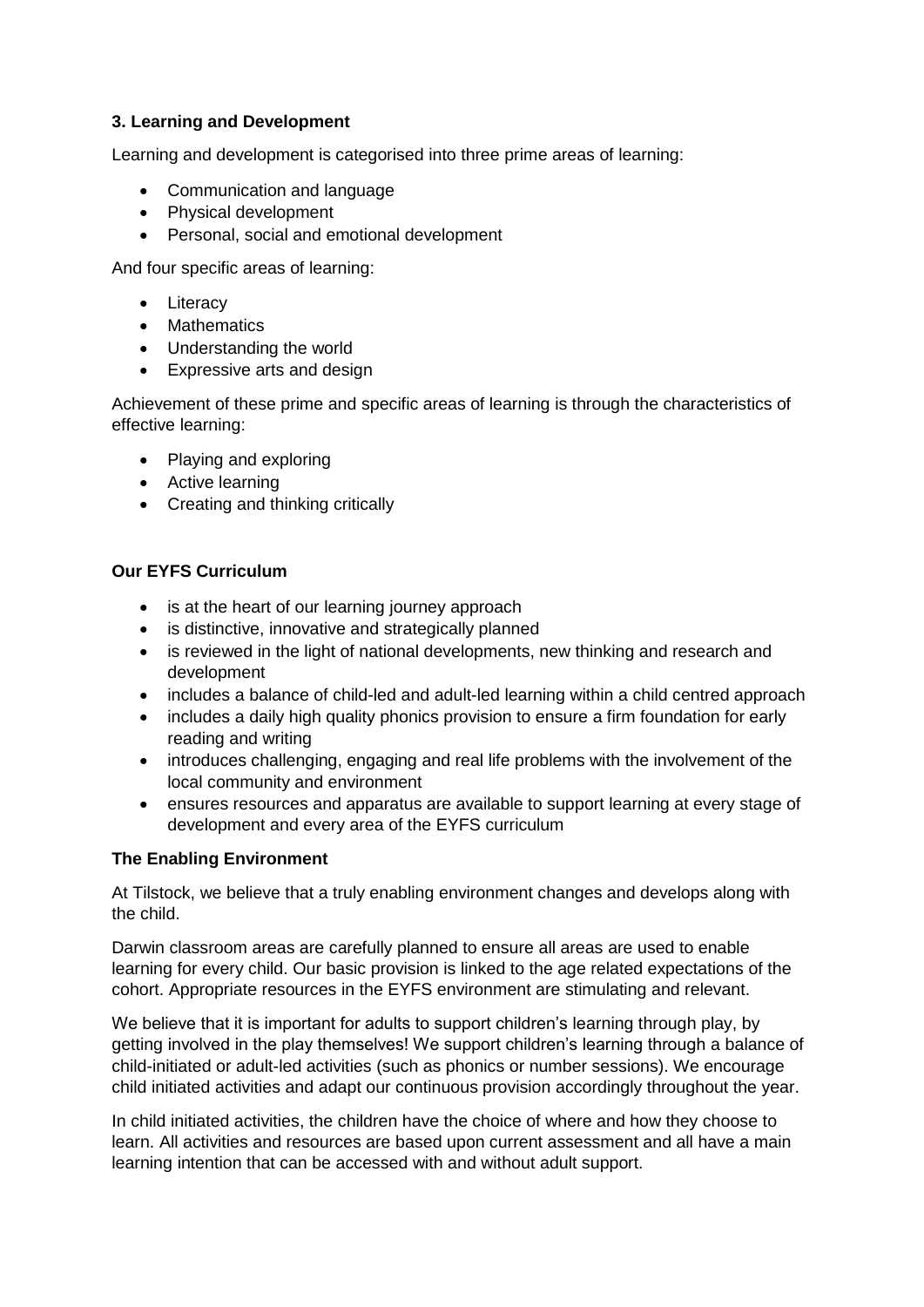Children have the freedom to move between the indoor and outdoor classroom throughout the school day. We enhance our provision through objects, prompts, conversation and questioning. The learning environment is divided into different zones, such as a Writing area and Arts area, in order to fully support all seven areas of learning.

We believe that the outdoors environment is a vital part of children's daily learning and we strive to ensure that all elements of the EYFS are reflected in our outdoor areas including a forest school area and garden, whereby children can learn through real-life contexts, responsibility and care.

## **4. Planning**

At Tilstock, we believe good planning is the key to making children's learning effective, exciting, varied and progressive. We use the development statements in *Development Matters (DfE 2012)* to identify next steps for each child to deepen, challenge and extend their learning.

During weekly planning sessions, discussion takes place to ensure activities allow for the characteristics of effective learning to be demonstrated and embedded. Our planning builds on and extends what children know and can do. It shows how the principles of the EYFS will be put into practice and is always informed by observations we have made of the children, in order to understand and consider their current interests, development and learning. All staff who work in the EYFS class at Tilstock are involved in this process.

Child-initiated activities may be instigated when the child brings something to the setting this might lead to the provision of resources, stories and pictures to support this interest.

Planning takes into account children with individual needs in line with the SEN policy.

#### **There are three stages of planning the curriculum:**

- 1. **Long Term Planning:** We have created a framework, which gives structure and coherence to the curriculum. Topics are planned for each of the six terms and the early learning goals and educational programmes are distributed over the terms, to determine broad and balanced coverage.
- 2. **Medium Term Planning**: We address particular aspects of the curriculum in more detail for each term. We include links between areas of learning and development and opportunities for real-life contexts and local learning. A whole school focus or theme is linked to activities within the EYFS setting.
- 3. **Short Term Planning:** We identify specific learning objectives and plan activities, differentiation, deployment of adults and resources, to meet the learning needs of the children on a weekly and day-to-day basis.

These are adapted continuously to meet the needs of the unique child. Learning objectives, assessment opportunities, and activities and experiences for each area of learning and development are identified.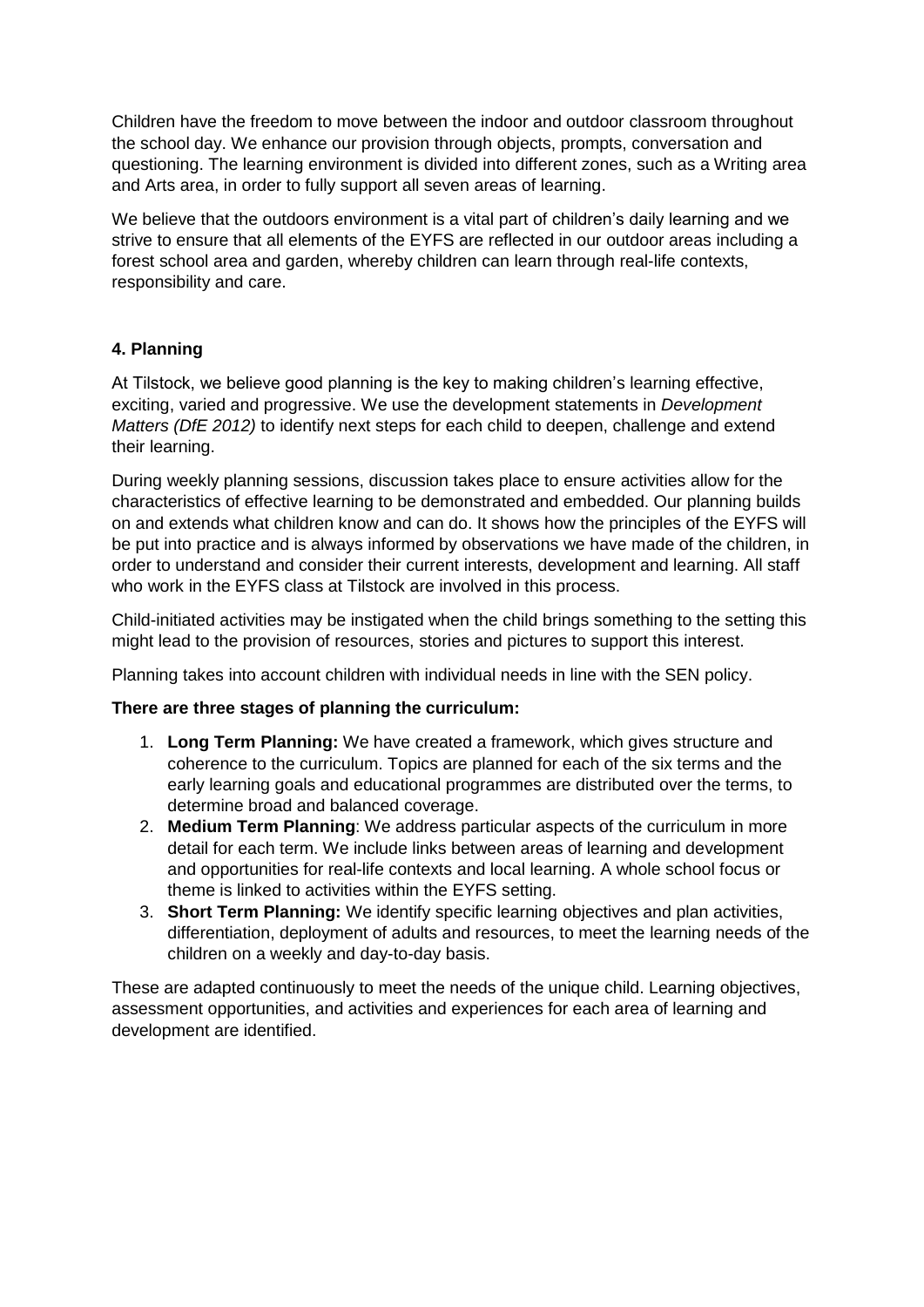# **5. Assessment**

**Formative Assessment:** On-going formative assessment is at the heart of our effective early years practice. We make regular assessments of children's learning and we use this information to ensure that future planning reflects identified needs. Assessment in the EYFS takes the form of long, short and photographic observations and this involves the teacher and other adults as appropriate. We currently use the *Tapestry EYFS assessment tracker* to capture these assessments. A baseline assessment is carried out in the first few weeks of entry. This assessment informs the cohort's emotional needs, as well as academic attainment at point of entry. This information is analysed within our EYFS team as well as being shared with SLT.

**Summative assessment:** At the end of the Reception year the EYFS Profile is completed which provides information of a child's knowledge, understanding and their progress. The Profile reflects the on-going observations and assessments which have been made during the year. Evaluations are made in each of the 7 areas of learning, assessing against the early learning goals criteria. Each child will be assessed as either 'meeting expected levels', 'exceeding expected levels' or not yet reaching expected levels (emerging) in each of the 7 areas of learning

We ensure our end of EYFS assessments are reliable through:-

- Our knowledge of the child gained through observation and interaction
- Our environment enables the child to flourish to their full capacity
- Our assessments ensure a range of contributors e.g. parents, outside agencies ( e.g. Speech and Language therapists) and any other relevant adults
- Moderation with other local schools
- The Senior Leadership Team monitor teaching and learning across the Foundation Stage throughout the year and analyse the EYFS Profile data. There is also a specific EYFS Governor who monitors EYFS across the year.

Parents and carers are given the opportunity to meet with their child's teacher twice a year in a formal parents meeting and receive a written report on their child's achievements and their Early Learning Goal achievements at the end of the Summer term. More informally we meet with parents throughout the school year as and when necessary to discuss their child particular needs.

## **6. Transition to Tilstock CE Primary School**

Planning for a smooth and thorough transition starts as soon as possible and well in advance of the September start date. We endeavour to build new relationships with preschool children that are new to our school. To ensure the best possible transition we:-

- Offer weekly 'stay and play' sessions for pre-schoolers with their parents, grandparents and carers, to develop relationships with staff and children.
- Visit as many pre-schools/nurseries as possible to meet children in a familiar setting
- Share important information about our school during new-parents meeting (July)
- Use written information sent by pre-schools/nurseries to inform early planning
- Hold a series of 'taster' sessions for parents and children in July
- Share information in a transition meeting with key adults for children with additional needs
- Meet with every parent and child before beginning school to share important information from home and school